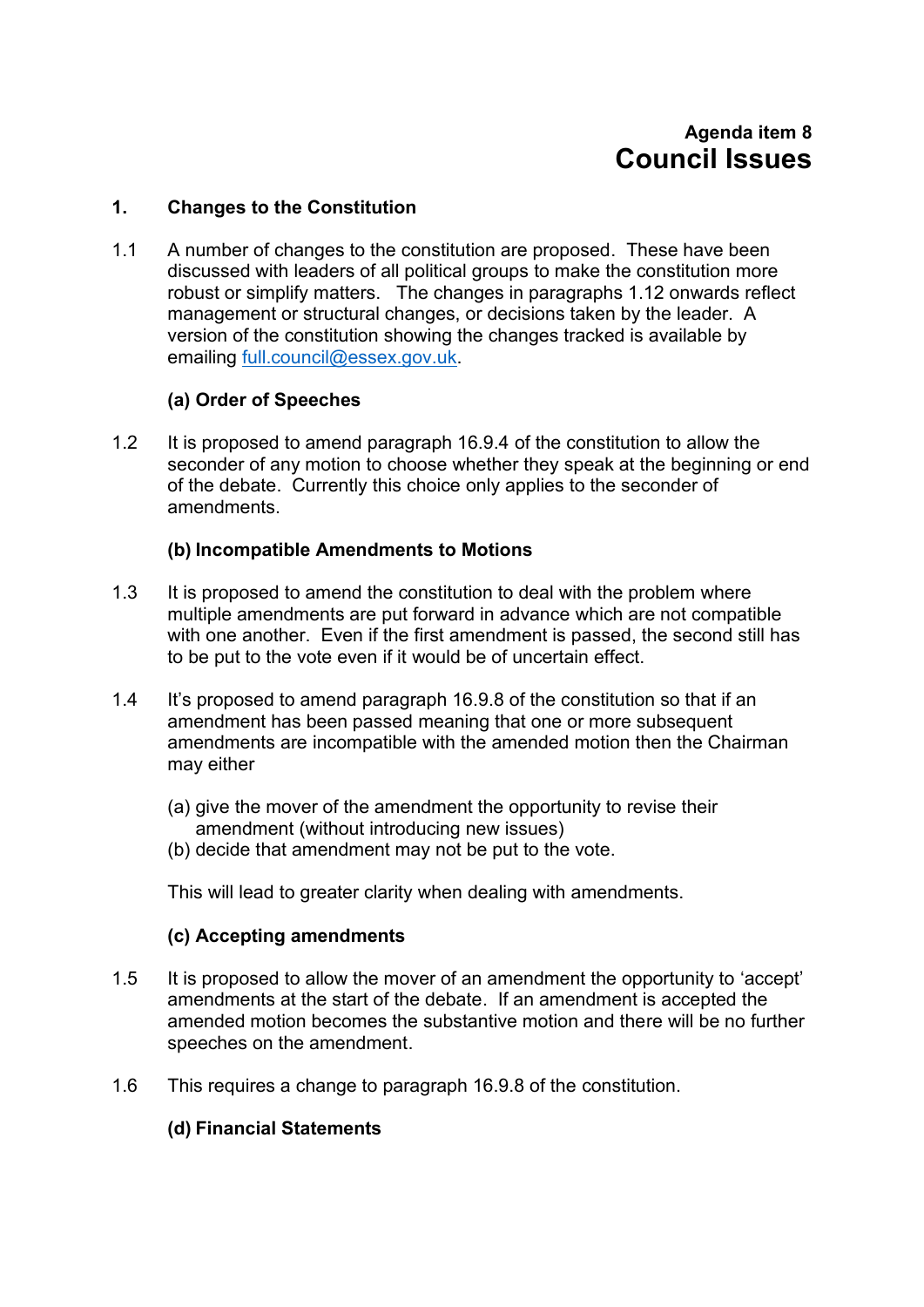- 1.7 It is proposed to introduce a right for the Cabinet Member with responsibility for Finance to make an Autumn Budget Statement at the October meeting of the Council. That will be in addition to any executive statement made at the meeting. It is recommended that a new paragraph 16.11.1(viii) is inserted into the constitution to facilitate this.
- 1.8 It is also proposed that the Leader may ask the Cabinet Member for Finance to make either or both of the two speeches traditionally made by the Leader at the budget meeting. It is proposed that if this happens then right to make untimed speeches will be transferred from the Leader to the Cabinet Member for Finance. This would entail an amendment to paragraph 16.9.6(iii)(a) of the Constitution.

## **(e) Suspension of written questions at council – pilot**

1.9 Following discussions between the Leader and the leaders of other registered political groups it is proposed operate a pilot programme where Members may ask formal written questions to Cabinet Members and Committee Chairmen at any time with the answer being published online. This is aimed at making the facility of asking a published question available all year round rather than only at five meetings each year. That said members have always been free to and encouraged to raise items of concern with Cabinet Members outside the formal process. It's intended that the year round programme will replace written questions being reported to council. It's proposed to suspend written questions at the February and May meetings, with a report being brought to the May 2022 meeting which agrees a longer term position. We will write to all members with details about how the new process will work. Written questions will resume at the July 2022 meeting unless there is a further decision by council to make the new process permanent or to extend the pilot.

## **(f) Changes to outside bodies**

- 1.10 The scheme of members allowances includes a long list of outside bodies. Attending a meeting of a listed body as the Council's representative counts as an 'approved duty' for the purpose of the scheme of allowances. The list is long and difficult to keep up to date as some bodies are informally created (and therefore may be informally suspended or disbanded) and others may not always invite ECC to nominate a member – and the Council often does not have the right to make a nomination.
- 1.11 The list of outside bodies has changed at every recent meeting. It's proposed that in future the list should be reviewed by Council at its annual meeting and that the Monitoring Officer be given delegated authority to make in-year changes to the list after consulting the Leader and the Chairman. Any changes would be reported to Council annually and to political group leaders at the time that the change is made.

## **(g) Association of South Essex Local Authorities Joint Committee**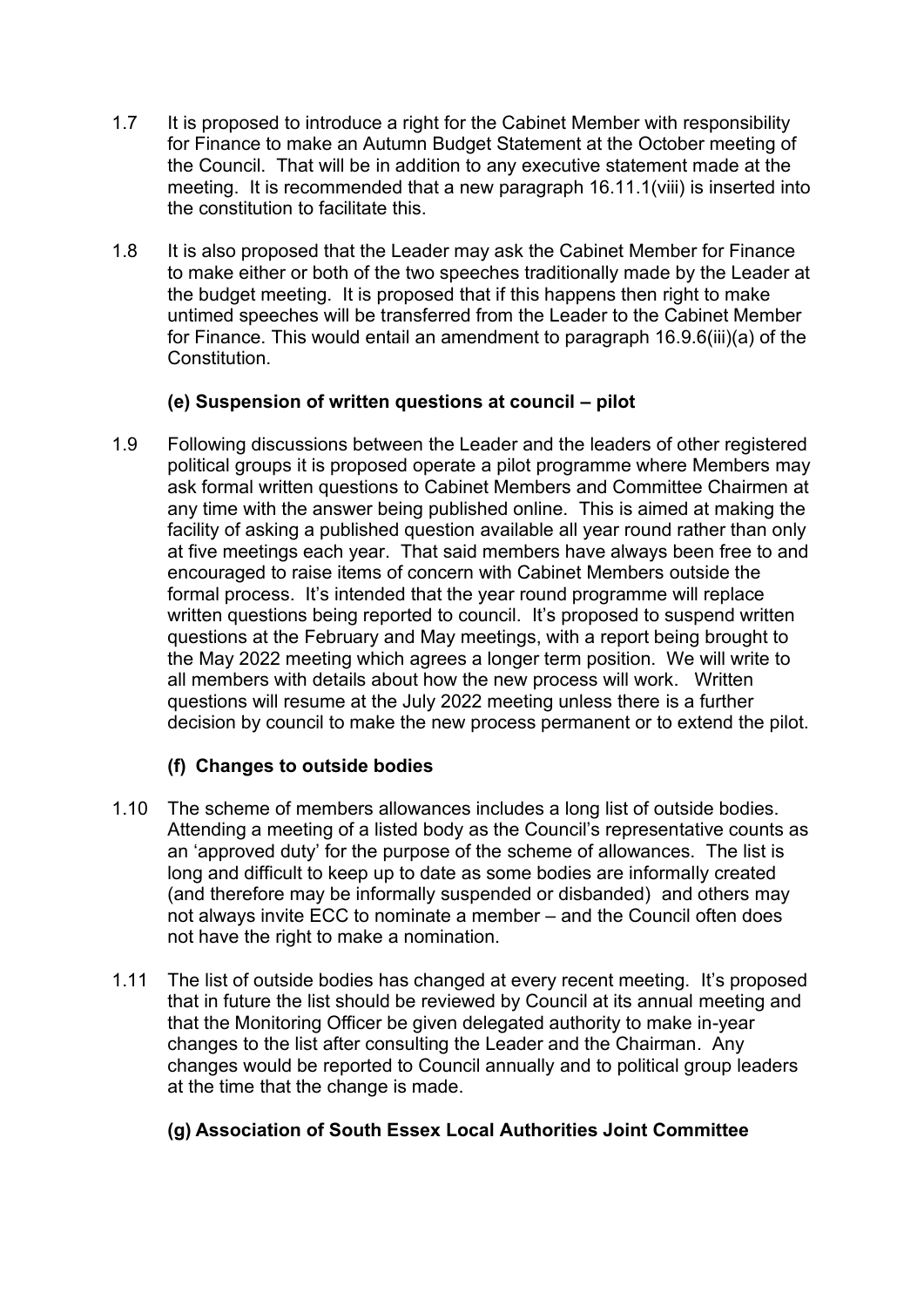1.12 On 27 October 2021 the Leader took a formal decision that the County Council will join the Association of South Essex Local Authorities Joint Committee. This is a joint arrangement and needs to be formally recorded in the Constitution. The Joint Committee has no delegations with respect to ECC services but it does have authority to spend its budget, some of which is ECC money. Accordingly the Joint Committee needs to be recorded in the constitution.

#### **(h) Changes to the scheme of delegation resulting from the creation of new posts**

1.12 The departure of the Executive Director for Place and Public Health has led to a proposed changes in the structure of the Council. This post is to be replaced with two Executive Director Posts with the Director, Public Health, Wellbeing and Communities reporting directly to the Chief Executive, with a 'dotted line' accountability to the Executive Director. The two new posts are being recruited to. They are entitled 'Executive Director, Economy, Investment and Public Health' and 'Executive Director, Climate, Environment and Customer Services'.

#### **Recommendations:**

That the following amendments to the constitution be made with effect from the close of this meeting:

(1) Amend paragraph 16.9.4 of the constitution to read:

#### **16.9.4 Seconder's speech and order of speeches**

- (i) The following rules apply to determine when the Seconder of a motion may speak when a motion is being debated:
	- (a) a Member who has seconded a motion other than the motion to adopt the council's budget or a motion arising from a report, will be permitted to speak at the start of the debate or, if that member declares an intention to do so, at the end of the debate on the motion;
	- (b) a Member who has seconded the motion to adopt the council's budget or a motion arising from a report budget motion, will be permitted to speak at the start of the debate or, if that member declares an intention to do so, at the end of the debate on the motion, immediately before the summing up speech;
- (ii) The order of speeches at the end of the debate is:
	- (a) seconders of amendments not moved by a Cabinet Member who have not already spoken, followed by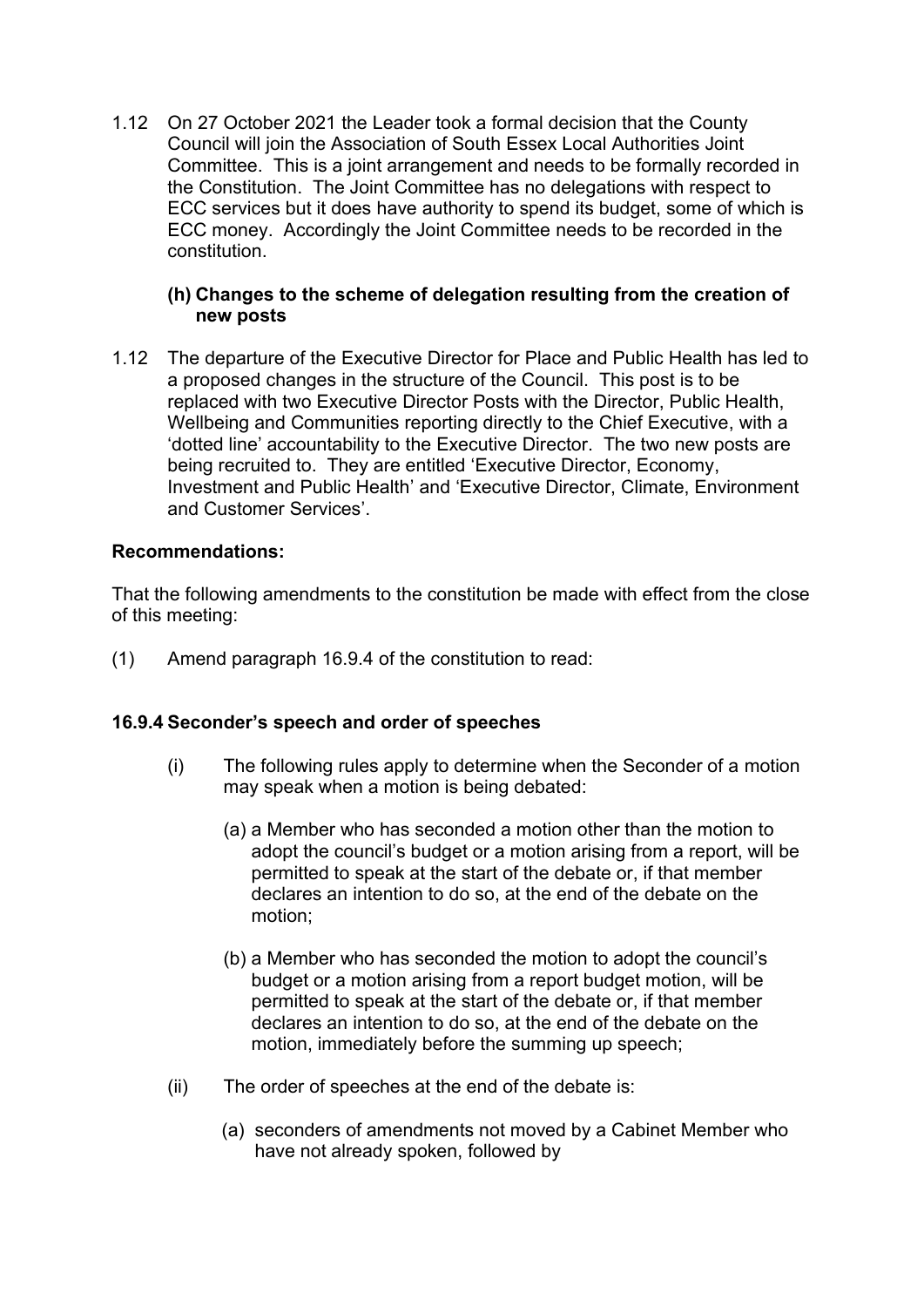- (b) seconders of amendments moved by a Cabinet Member who have not already spoken, followed by
- (c) the seconder of the substantive motion if they have not already spoken, and
- (d) on a motion to adopt the Council's budget or a motion arising from a report, the proposer or Leader as provided for elsewhere in the constitution'
- (2) Amend paragraph 16.9.6(iii)(a) to read:
	- '(a) The Leader of the Council or, at the discretion of the Leader of the Council, the Cabinet Member with responsibility for Finance, when making the budget speech and summing up the debate – no time limit;'
- (3) Amend paragraph 16.9.8 of the constitution to read:

#### **'16.9.8 Amendments to motions**

- (i) Amendments may be moved in accordance with this standing order if they are relevant to the motion and propose changes to the motion by either:
	- (a) changing the motion so that it refers a matter to a Committee, the Cabinet or a Portfolio Holder for consideration or reconsideration;
	- (b) to leave out words;
	- (c) to leave out words and insert or add others; or
	- (d) to insert or add words;

but such omission, insertion or addition of words shall not have the effect of introducing a new subject matter into the motion before the Council or negating the motion.

- (ii) No amendment may be moved unless:
	- (a) it has been put in writing and handed to the Head of Democracy and Transparency by no later than 12:00 midday on the working day before the meeting in a format to be specified by the Monitoring Officer; or
	- (b) the Chairman agrees that there are exceptional reasons why (i) could not have been complied with.
- (iii) At any time before the conclusion of their speech the mover of a motion may indicate to the Chairman that they accept any amendment which has been moved and, if an amendment is accepted
	- a. the motion shall be treated as having been moved as amended by the accepted amendment; and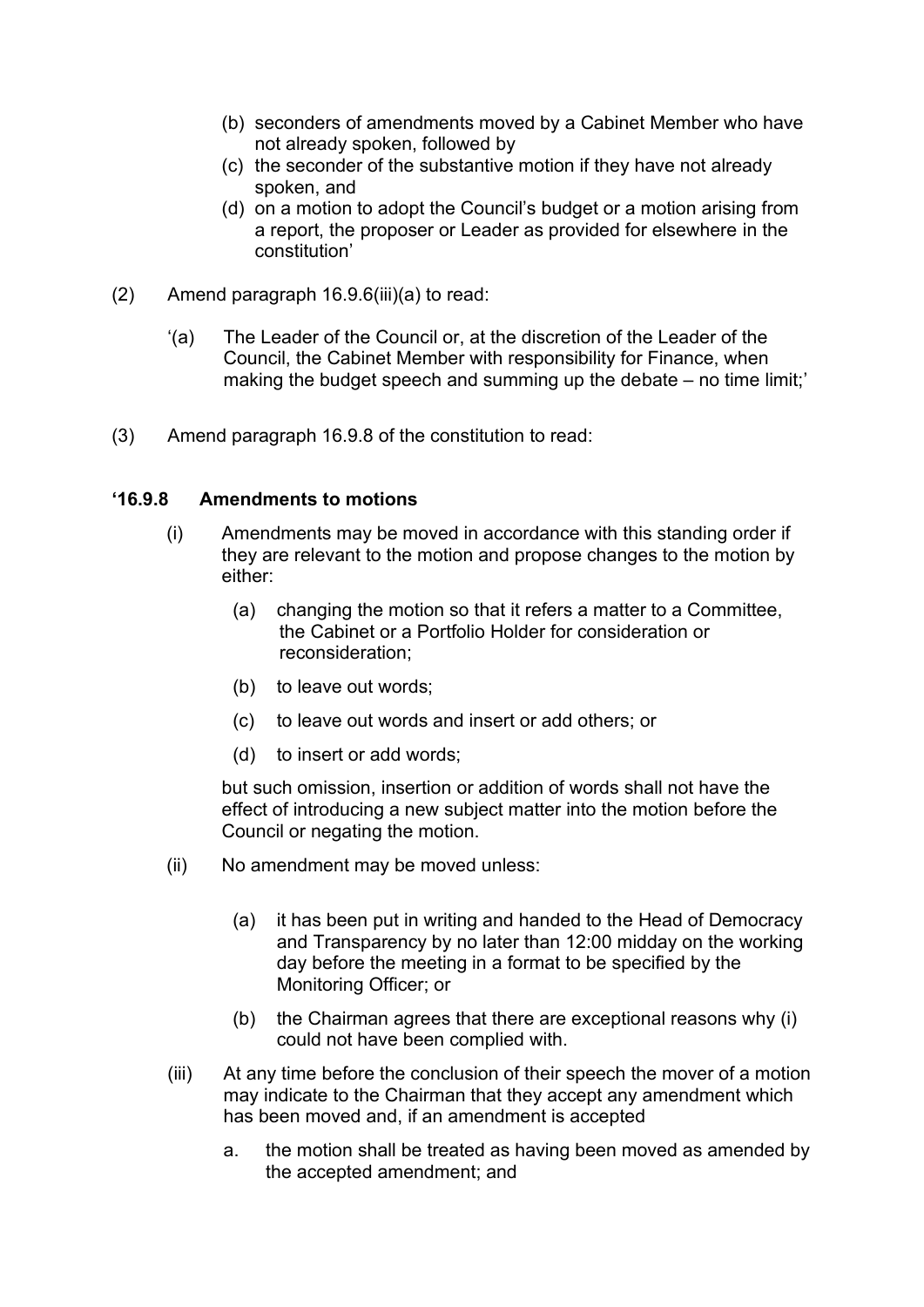- b. the amendment motion shall be considered to have been withdrawn.
- (iv) Subject to (v) below, only one amendment may be moved and discussed at any one time. No further amendment shall be moved until the amendment under discussion has been disposed of.
- (v) The Chairman may permit two or more amendments to be discussed (but not voted on) together if circumstances suggest that this course would facilitate the proper conduct of the Council's business.
- (vi) If an amendment is not carried, further amendments to the original motion may be moved in accordance with this Standing Order.
- (vi) If an amendment is carried, the motion as amended shall take the place of the original motion and shall become the substantive motion.
- (vii) Where an amendment is carried or accepted and there are one or more further amendments which have not been disposed of which are not compatible with the motion as amended, the Chairman must either:
	- (a) give each proposer of an amendment the opportunity to revise their amendment in a way that the Chairman agrees makes it compatible with the principal changes effected by the carried or accepted amendment; or
	- (a) decide not to put the amendment to the vote if the Chairman considers the amendment cannot reasonably be made compatible.
- (viii) After an amendment has been carried, the Chairman will, if requested to do so by Members, read out the amended motion before accepting any further amendments for debate, and, if there are none, put the amended motion to the vote.'
- (4) Insert a new paragraph 16.11.1(viii) into the constitution to read:
	- '(viii) In addition, at one meeting each year, normally the meeting taking place in the autumn, a second Executive Statement relating to the Council's financial position shall be permitted to be made by the Cabinet Member with responsibility for Finance.'
- (5) Insert a temporary paragraph at the start of paragraph 16.12 of the constitution (to expire at the close of the annual meeting in 2022:

#### **'Standing orders 16.12.1 – 16.12.4 are suspended until after the annual meeting of the Council taking place in 2022.'**

(6) Insert a new paragraph at the end of section 15.3.8 (Delegations to the Director, Legal and Assurance: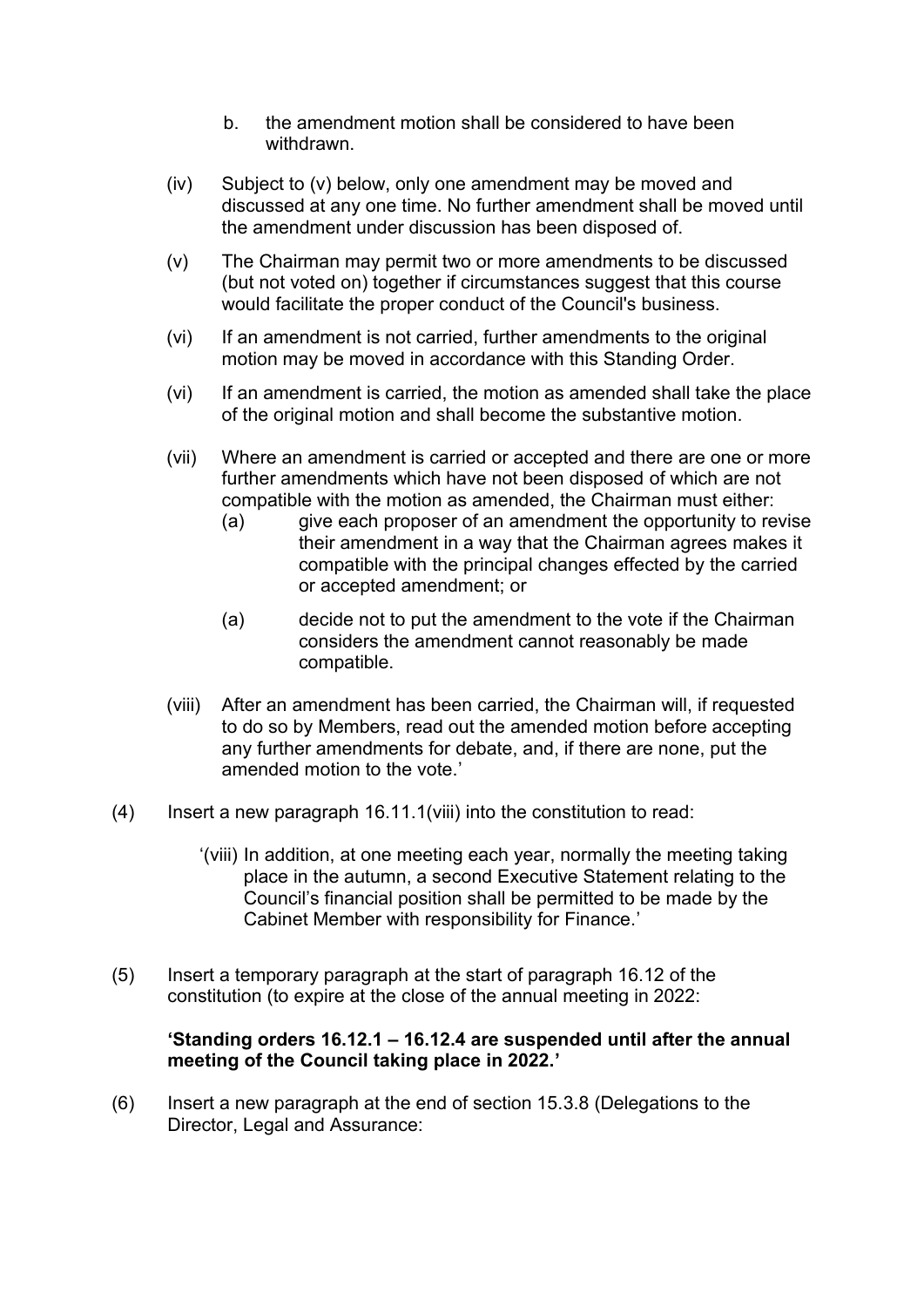'(xiv) To amend the list of approved bodies at appendix 3 to part 26 of the constitution after consulting the Leader and the Chairman of the Council.

PROVIDED THAT any use of this delegated power shall be reported to the next Annual Meeting of Council.'

(7) In the list of joint committees in paragraph 13.3 of the constitution insert at the end:

'Association of South Essex Local Authorities Joint Committee'

- (8) Add the constitution of the Association of South Essex Local Authorities Joint Committee (appendix 1 to this report) at the end of Appendix 4 to the Constitution.
- (9) Replace paragraph 15.3.3 of the constitution with the text below and renumber remaining parts of 15.3 and agree that as a transitional provision, the authorisations issued by the Executive Director, Place and Public Health continue to have effect until replaced by authorisations issued by holders of the new posts.

#### **'15.3.3 To the Executive Director, Economy, Investment and Public Health**

- (i) To exercise the Council's functions relating to the economic development of Essex and its residents.
- (ii) To exercise the Council's powers with respect to regulatory services and licensing and decisions in connection with permits, regulations, permissions or certificates.
- (iii) To exercise the Council's functions as a local planning authority except for:
	- (a) approval of planning applications where objections are raised by other Local Authorities or where there are more than two individual representations raising planning related objections;
	- (b) approval of planning applications where it has been determined that an environmental impact assessment is required;
	- (c) approval of planning applications where there are objections and the Chairman of the Development and Regulation Committee determines, in consultation with the Chief Planning Officer, that the application should be determined by the Committee; and
	- (d) approval of planning applications which amount to a significant departure from the development Plan.